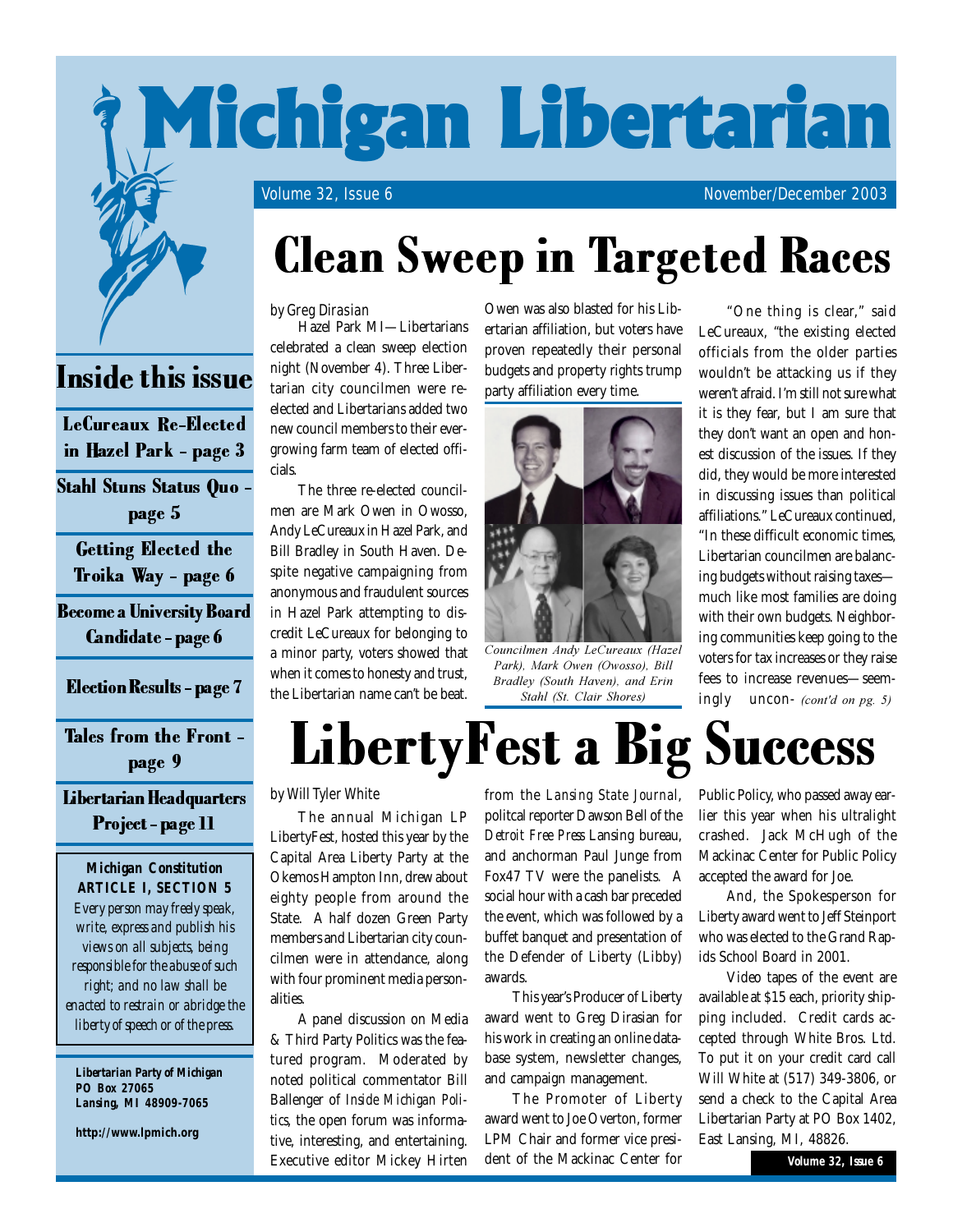### LPM Officers and Directors

| Chair                    | <b>Bill Gelineau</b>  | chair@lpmich.org          |
|--------------------------|-----------------------|---------------------------|
| Vice Chair               | Paul Hitch            | vicechair@lpmich.org      |
| Secretary                | Ray Warner            | secretary@lpmich.org      |
| <b>Treasurer</b>         | <b>Jerry Bloom</b>    | treasurer@lpmich.org      |
| <b>At-Large Director</b> | Rosemarie Jozwiak     | jozie@mail.com            |
| <b>At-Large Director</b> | Mike Donahue          | donahue@lpmich.org        |
| <b>At-Large Director</b> | Leonard Schwartz      | schwartz@lpmich.org       |
| <b>At-Large Director</b> | <b>Jim Miller</b>     | miller@lpmich.org         |
| <b>At-Large Director</b> | Lloyd Sherman         | sherman@lpmich.org        |
| Newsletter               | Greg Stempfle         | newsletter@lpmich.org     |
| Database Output          | <b>Emily Salvette</b> | salvette@ameritech.net    |
| Database Input           | Mark Byrne            | iwantska@hotmail.com      |
| Pledge Program           | Ben Bachrach          | ben45@lpmich.org          |
| <b>Campaign Managers</b> | Barbara Goushaw       | bgoush@aol.com            |
| Campaign Fund            | Dianne Szabla         | dianneszabla@netscape.net |
| Assistant Treasurer      | Ben Bachrach          | BenBachrach@qsdmbb.com    |
|                          |                       |                           |

Subscribe to **LPM Online** 

the weekly email newsletter of the LPM. Sign up at:

http://www.lpmich.org/lpmonline/subscribe.htm

### Newsletter Information

The *Michigan Libertarian* is published bimonthly as the official newsletter of the Libertarian Party of Michigan, PO Box 27065, Lansing, MI 48909-7065. Phone: (248) 591-FREE

#### **Submissions:** Please email articles to **newsletter@lpmich.org**

Only electronic format will be accepted. Acceptable formats are plain text, Word97, WordPerfect 6.X/5.X, RTF, HTML, Pagemaker 6.5. Any other formats, please ask first.

**Deadline:** The next deadline for submission of articles and advertising is January 10, 2004.

**Advertising:** Please email advertising to **newsletter@lpmich.org** Only electronic format will be accepted. Because of the nature of various programs, please send ads in .p65 format. Above formats are also acceptable, but layout or resolution may be lost in the publication process. Please mail payment to:

> Libertarian Party of Michigan Newsletter Advertising PO Box 27065 Lansing, MI 48909-7065

**Advertising Rates:** Full Pg \$200, Half Pg \$100, Quarter Pg \$50. 25% discount for LPM Candidates, 50% discount for LPM Affiliates.

**Visit:** http://www.lpmich.org/Newsletters/index.html

# From the Chair

#### by Bill Gelineau

Our new headquarters office will be opening in Lansing on January 1. This facility is located in the heart of Lansing, just a short hop to the center of political activity. It is located at 913 W. Holmes, Suite 240-B .... just across the hall from Libertarian Party member Jon Addiss, who will be assisting with our management of the office.

 This office will provide a presence for the LPM in the Lansing that is easy for members to reach from most areas in the state within 90 minutes drive time. A staffing committee has been formed to ensure that the necessary activities of the Party are carried out regularly. Please contact Bill Gelineau at chair@lpmich.org or call 616-254-2878 if you would like to help.

 While this office is considerably less expensive than our prior facility, we hope our members will continue to make donations to the dedicated office fund to ensure it's presence for years to come. Such donations will also help us fund an expected Field Office in the Detroit area being planned for the 2004 campaign season. You can continue to make such donations through the pledge program or make a targeted donation to the LPM. Simply mark your donation "Office Fund".

 Our new mailing address is P.O. Box 27065, Lansing, MI 48924- 7065. Shortly after the New Year, we will be hosting an open house for members to see the new office. It includes a sizable conference facility share by the building tenants that will be available for virtually any event needed.

The LEC may be using this facility or continue to meet at various locations around the State to provide as much opportunity as possible for members to participate and assist in building our party. Our meeting locations and dates will continue to be published in our Newletter, posted on the LPM Website, and posted on the weekly LPM Online announcements. The staffing committee will also make arrangements for use of the conference room for committees which need meeting space.



*Exterior of the new LPM office in Lansing*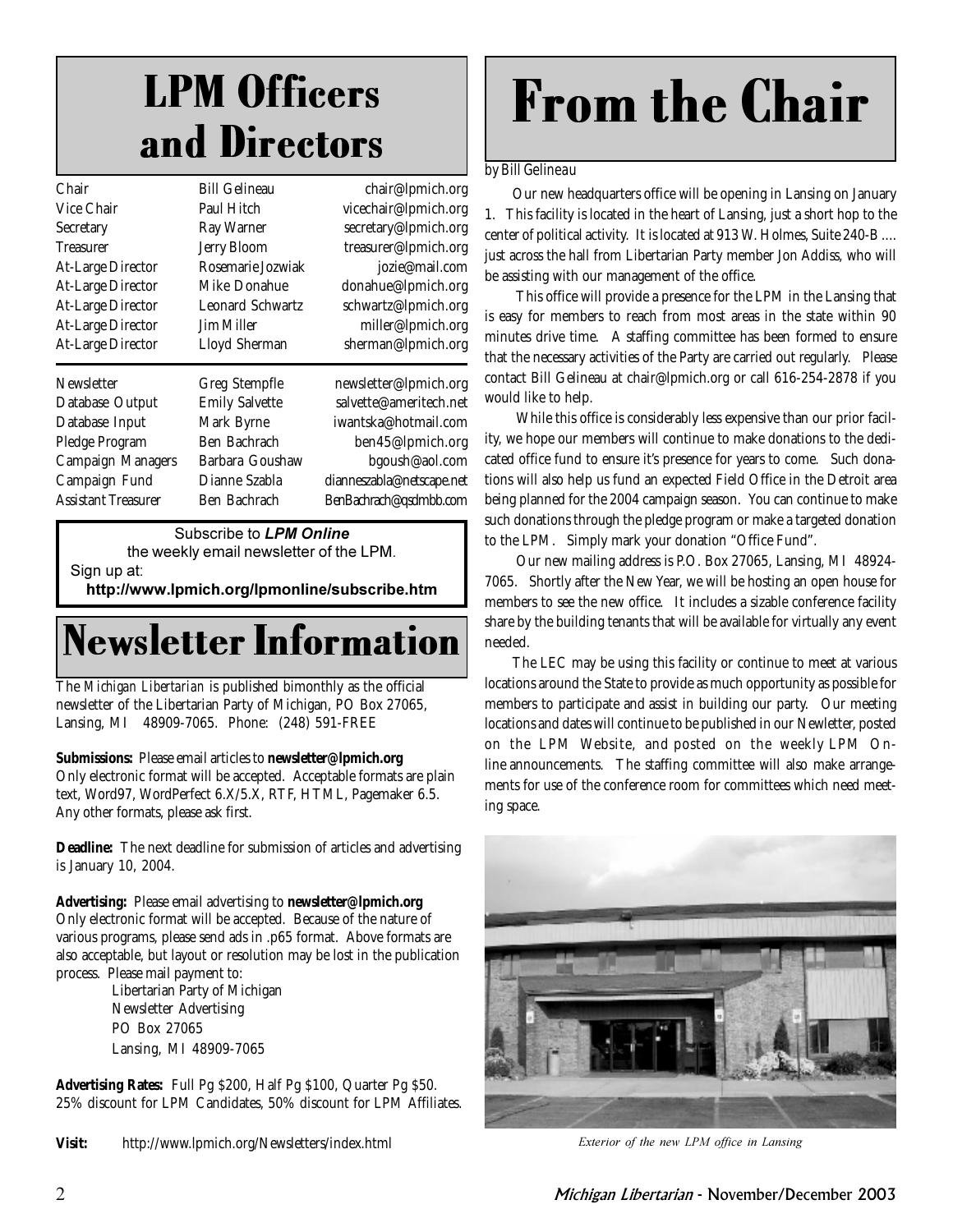# LeCureaux Re-Elected in Hazel Park

#### by Dave Collver

Councilman Andy LeCureaux was reelected on November 4 to another two-year term on the Hazel Park City Council. In his first election two years ago, LeCureaux came in fourth place, barely making it on to the council. After two years of representing the people of Hazel Park, there was no doubt in their mind as to who was the most qualified—this year, he came in first, earning himself the position of mayor pro-tem.

Andy's wife, Suzie, who had been campaigning with him, was angry. Beware the wrath of a woman scorned. She had spent months going door-to-door campaigning for Andy and contacting numerous small businesses in the area. She immediately recognized the tactic as being similar to one used by the opposition in the Howrylak campaign. She contacted the Troika for additional campaign advice.

Greg Dirasian acted quickly. Within an hour he had the LPM web site updated with an



*Mayor Pro-Tem Andy LeCureaux of Hazel Park*  $\frac{1}{2}$  *by Judge Joseph Longo* 

It was clear from the start that this would be a mud-slinging campaign. LeCureaux and his fiscally responsible colleagues on the city council had cut out over a million dollars of waste in an effort to balance the budget and keep the city out of receivership.

Although the residents were pleased with the savings, there were other people who were not, and they would do anything to regain control of the city council.

On Thursday, a week-and-a-half before the election, a smear piece hit. The piece was mailed to likely voters via first-class mail, under the name of a fictitious organization, using the address of one of the other candidates who was supporting LeCureaux. Clearly a case of mail-fraud.

In what seems to be becoming a trend, the opposition attacked LeCureaux for being a Libertarian and for some of the positions in the national platform. But it went further, claiming that Libertarians favored child pornography and were being evicted from the Hazel Park headquarters. Some of LeCureaux's colleagues were also included in the hit piece and accused of being Libertarians.

announcement that Libertarian headquarters was being moved to Lansing—making it clear that the Hazel Park office was being vacated by choice.

The Royal Oak Daily Tribune ran an article on the hit piece which was very favorable to Andy. All weekend, Andy and the other two candidates on the piece were receiving phone calls of

support. The piece was beginning to backfire.

The Troika met with the LeCureaux campaign on Sunday reviewing the newspaper article and letters to the editor. There was a highlevel of confidence that the hit piece had backfired, but it was also clear that the issues still needed to be addressed.

The decision was made to rewrite the "Bigfoot" piece that was used in the Howrylak campaign and run it in Hazel Park. The "Bigfoot" piece is a mock tabloid newspaper with ridiculous headlines and a title that says, "Some people will try to make you believe anything…" and when flipped over it says, "…Because they can't find fault with the truth." And then it lists the candidate's accomplishments.

On Tuesday, the final regularly scheduled city council meeting before the election lasted five and a half hours. Most of the time was taken up by public comment. With both sides turning the meeting into a campaign rally. Some members of the opposition were noticeably intoxicated.

LPM Chair Bill Gelineau drove all the way from Grand Rapids to Hazel Park (over two hours) to address the city council and explain that we were not evicted from the Hazel Park headquarters and that the remarks in the "hit piece" were ridiculous. He noted that if we have a "secret agenda" as was alleged in the piece, a web site would be a bad place to hide it. He concluded by inviting anybody who wanted to know the truth to visit www.lpmich.org and find out for themselves.

The "Bigfoot" piece was completed and sent to the printer on Tuesday and picked up from the printer on Friday, to be lit-dropped on the Saturday before the election. Andy placed a call to the Firefighters Union, who were planning to do their own lit-drop. They agreed to doing a joint lit-drop with Andy and some other candidates.

The effect of the "Bigfoot" piece was made clear to the campaign when Andy received a phone call from a woman who had wanted him recalled when he was first elected and who even believed the lies told in the hit piece. She called to apologize to Andy for all the things she said and told him that she would be voting for him on Tuesday.

We held our final campaign meeting to complete the details for election day on Monday. In total, four different campaigns were in attendance as we coordinated for election day. The ad hoc alliance had become a full-blown slate.

Come election day, utilizing volunteers from other campaigns, residents who supported Andy, firefighters, and Libertarian Party volunteers, we had nearly every precinct covered all day. We handed out almost 2000 refrigerator magnets on election day alone.

When the dust settled, thanks to the hard work over the many months by many volunteers, Andy came in first place. On Tuesday, November 12, Andy LeCureaux was sworn in as Mayor Pro-Tem of the City of Hazel Park.

| <b>Candidate</b>            | <b>Votes</b> |
|-----------------------------|--------------|
| <b>Andrew LeCureaux (I)</b> | $*1581$      |
| Jan Parisi                  | $*1554$      |
| Jeffrey A. Keeton (I)       | $*1530$      |
| Michael Webb (I)            | $*1482$      |
| Ronald Lawler (I)           | 1272         |
| <b>Edward Bullock</b>       | 1061         |
| Gary C. May                 | 542          |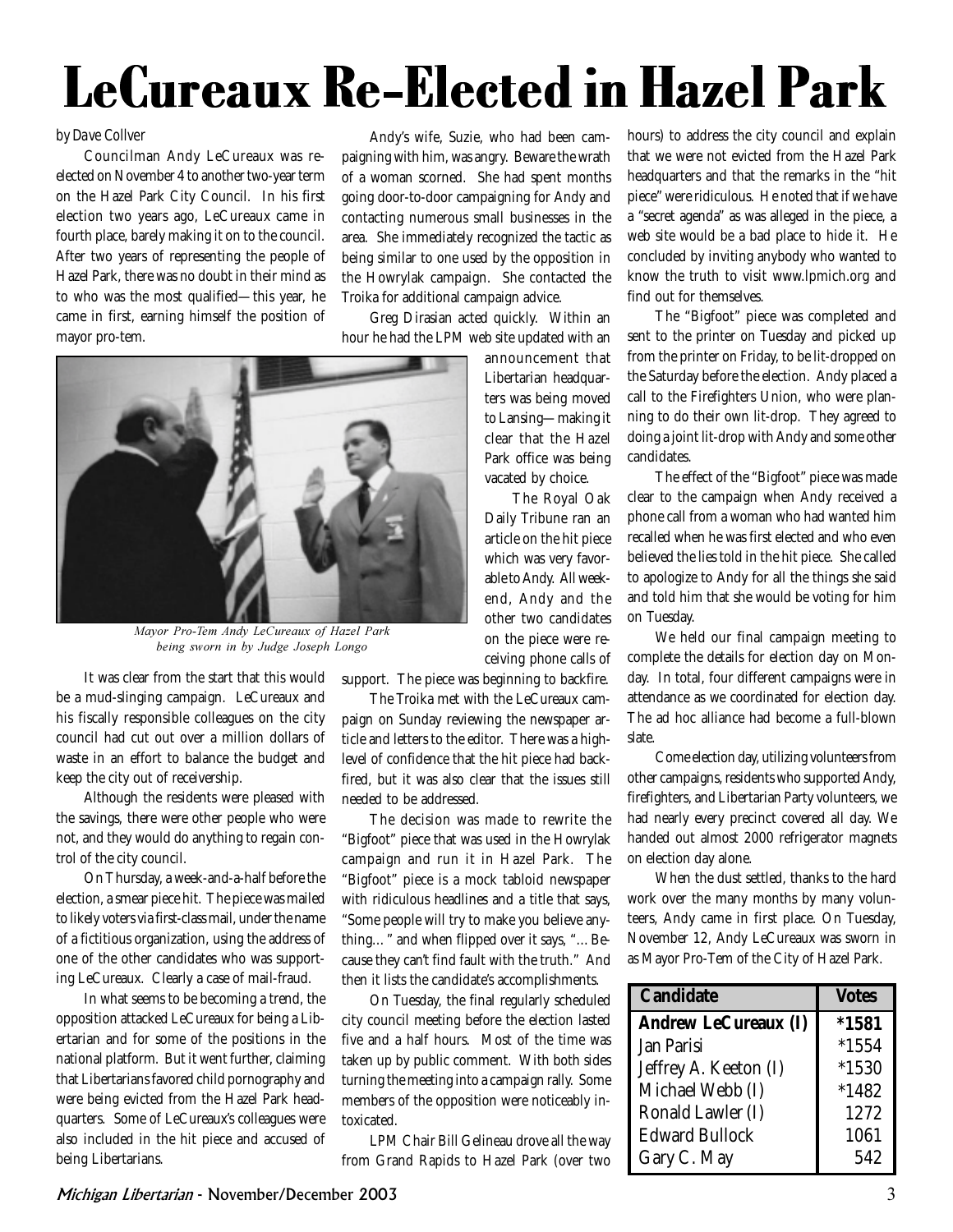# Stahl Stuns Status Quo

#### by "The Troika"

Erin Stahl, and her campaign management team, "The Troika" campaigned their way to a hard-fought victory Tuesday (November 4) winning a seat on the St. Clair Shores City Council.

 The incumbents in St. Clair Shores had alienated many residents with their recent actions. Like many cities, St. Clair Shores is feeling the bite of declining revenues. A bad economy and reduced revenue sharing from the state is making it difficult for them to achieve a balanced budget. Like many cities, their solution was to ask for a tax increase and to raise revenues through increased fees.

Residents turned down the tax increase (Proposal S), but had no control over the increased fees. The situation turned ugly when the city's code enforcement officers began house to house inspections and issued citations for "blight" on everything from peeling paint to cracked vinyl siding to gravel driveways.

Erin, a regular council meeting attendee for two years, was an outspoken advocate for these victims, often disagreeing publicly with the Mayor. The "blight" issue became a central point of Erin's campaign.

But Erin's campaign took it a step further,

suggesting that the council balance the budget through sound fiscal management. Some of the problems were probably best outlined in a newspaper ad published by Erin's campaign.

Campaigning in St. Clair Shores presented some unique problems. First, there is a definite demographic split in the city. There is the affluent lakeshore area and the smaller, modest homes of average residents. The message needed to be tailored to appeal to both of these groups.

Second, a largely senior population meant that a much larger portion of the vote would be from absentees. This was both good and bad. It was good because Erin's message would resonate well with seniors on fixed incomes. It was bad because this meant that they would be voting early, risking an early campaign "peak." Peaking too early would alert the incumbents to the seriousness of their opposition in time to pump up their own campaigns.

It also meant a lot of work. In order to increase the number of voters that will actually open the outreach letter, The Troika prefers to use hand-addressed letters to absentee voters. In St. Clair Shores, the number of likely absentee voters was 6,232. After combining people who live at the same address, the number came down to 4,547.

Batches of 100 addresses were assigned to people willing to address envelopes. Despite the distance between their affiliate and the candidate's district, even the LP of Washtenaw County devoted one of their meetings to help with this process.

Then on the evening of October 10 from 6:00pm until almost 2:00am, approximately 25 people, both Libertarians and non-Libertarian St. Clair Shores residents who support Erin, met at LPM headquarters to finish addressing, stuffing, sealing, and affixing return address labels and postage. Three Libertarian elected city councilmen were there (and another persuaded his wife to cover for him)

The absentee mailing was delivered to the post office on time, and the response from the community was very favorable. Erin received dozens of positive calls, and numerous requests for lawn signs after it was received. This letter can be viewed at www.ErinStahl.com

Throughout, Erin continued her campaigning door-to-door and networking with St. Clair Shores residents and organizations. Establishing another "first" in the LP, Erin was endorsed by 2 environ- *(cont'd on next page)* 

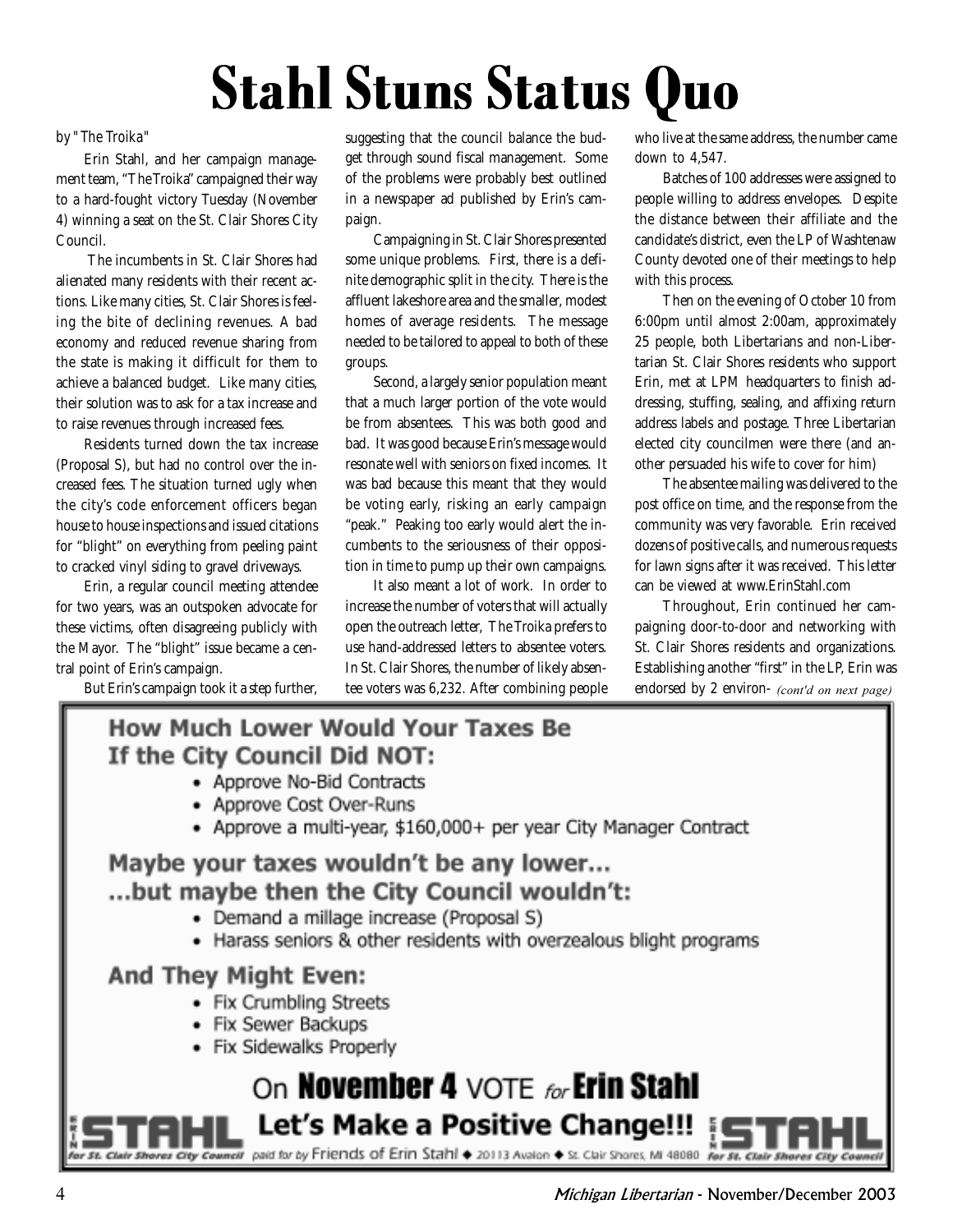(cont'd from previous page) mental groups -Clean Water Action and Toxic Free Shores . Both organizations applauded Erin's environmental advocacy positions of "Polluter Pays" and "Find the source of the problem and develop a plan to resolve the problem at the source, before we spend another dime." Members of Clean Water Action came from as far away as Lansing to help campaign.

night party was palpable.

Finally, the results were announced. Erin Stahl came in second out of the six candidates, just 14 votes behind the first place winner and 484 votes ahead of the third place winner. The top three candidates were elected.

While ecstatic about the win, and thrilled with the high placement, the team was disappointed to have missed first place by such a



*Judge Mark A. Fratarcangeli administers the cath of office to Erin Stahl at St. Clair Shores city hall.* 

In addition to 4 targeted district mailings, lawn signs, post cards, and phone calls, Erin's campaign volunteers teamed up with workers from the (unsuccessful) mayoral challenger to blanket the entire city with literature from both campaigns on the last weekend before the election.

As election day arrived, Erin and The Troika maintained a "cautiously optimistic" projection on the outcome. A strong effort was made to have a person at each of the polling places, but resources were stretched. Many Oakland Libertarians came to St. Clair Shores to help work the polls, but many were focused on working the polls for Andy LeCureaux's reelection campaign. Even Al Titran (76 years old and with two open-heart surgeries under his belt) came out of retirement to work a poll for Erin.

When the polls closed and we started collecting our own numbers it quickly became obvious that there was no clear trend. Voter turnout was heavy—36% higher than the last mayoral election. And with nearly 40% of the vote being absentee, the tension at the election

small margin. Perhaps a few more people to work the polls would have made the difference. Historical wisdom is that a candidate can pick up 1 to 2 percent by having people at the polls, thus one or two more volunteers during peak time might have done it. But typically, Erin shouldered the responsibility herself. Despite having worked tirelessly for months, she said - "If only I hadn't taken a break to eat my lunch that day, I might have shaken hands with the 15 vot-

ers we needed!"

As the only challenger to win a seat, Erin's challenge has just begun. She has her work cut out for her, as the lone voice of fiscal responsibility on a council favoring "tax and spend" policies. Her advantage is that she has a network of other elected council members who have promised to guide and advise her, and Erin has proven that she is a fast learner who can reach out to people and build alliances.

And as Fred Collins, Andy LeCureaux, Mark Owen, Bill Bradley, Jeff Steinport and Martin Howrylak have proven before her:

*One lone Libertarian can make a difference!*

| <b>Candidate</b>        | <b>Votes</b> |
|-------------------------|--------------|
| Michael A. Boyle (I)    | *7783        |
| <b>Erin Stahl</b>       | *7769        |
| Beverly A. McFadyen (I) | *7285        |
| William J. Nearon(I)    | 6869         |
| Mark Moffit             | 6862         |
| Geri Hofmann            | 4516         |
| www.ErinStahl.com       |              |

### New Newsletter Editor Sought

#### by Greg Stempfle

This will be my last issue of the newsletter. I recently returned to school to pursue an advanced degree at the University of Michigan. With the additional work load of studying on top of a full time job, the time I can dedicate to editing a quality state party newsletter is significantly reduced. Therefore we are currently seeking somebody to replace me as newsletter editor. The job of the editor primarily includes layout and editing of articles and content.

While I do write a few articles for each issue, most of the work comes from other party members. The editor also makes sure the newsletter gets printed and mailed. These last two activities are currently performed by a printing company and a mailing house.

 I will still be available to write articles and assist the new editor with their work as will the previous editor, Greg Dirasian. If interested in this position, please contact myself, Greg Stempfle at newsletter@lpmich.org, or LPM Chair Bill Gelineau at chair@lpmich.org

### Clean Sweep

(*cont'd from pg. 1*) cerned about the impact on their constituents. It is unfortunate that they seem to have taken a lesson from their counterparts in the state legislature."

The two new council members are Erin Stahl of St. Clair Shores and John Stempfle of Grosse Pointe. This was Stahl's second run for a council seat. "Many voters urged me to run again," Stahl said. "Our city council had become so arrogant and disrespectful of the residents that they had to be replaced. The strong showings by the other challengers was an expression of how upset the residents were—I hope the remaining council members get the message."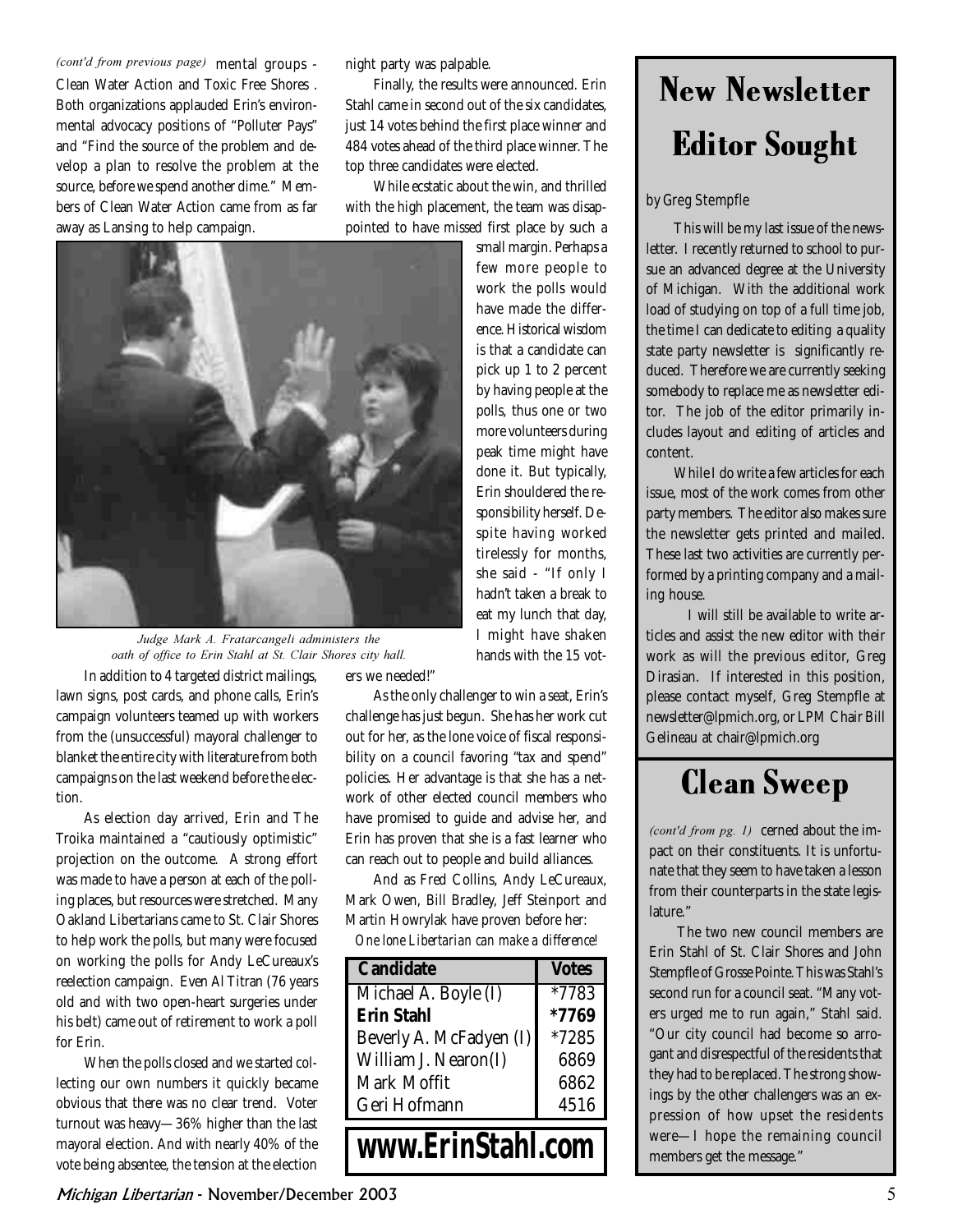# Getting Elected the Troika Way

#### by Greg Dirasian

The LP of Michigan's leading campaign management team, "The Troika," has just added their fifth victory (that's five wins out of six campaigns). "The Troika" is Barb Goushaw-Collins, Fred Collins, and Greg Dirasian. Getting Libertarians elected to non-partisan office is actually easier than one might expect. It is no more difficult than getting Republicans or Democrats elected.

But (emphasis on that—BUT) it does require a great deal of work. It requires much more work than most Libertarians have put into their campaigns in the past. For many Libertarians, it requires a shift in their way of presenting our ideas. And it requires extensive work before even announcing and starting the campaign. Then, when the campaign finally does begin, it requires presenting a serious and professional image.

#### Benefits vs. Features

The shift in presenting ideas is fundamental. Several books on sales and marketing will teach the same things that Libertarian leaders, like Marshall Fritz (when he was still with the Advocates for Self-Government), Michael Cloud, and Don Gorman, have been trying to

teach Libertarians for years. Libertarians need to talk about benefits, not features.

For example, in the recent winning campaign in St. Clair Shores, one of the issues was their blight ordinance. The city, in an attempt to increase revenues, instructed their code enforcement folks to start examining closely all properties in the city and make certain that they were being properly maintained. An example of one of their "blight" problems was the home of an elderly woman who had a gravel driveway. Under an obscure city blight ordinance, the woman was ordered to change it to a "hardsurface" driveway within 45 days or face penalties.

The laughable part about this is that the woman's home had received awards from the city in the recent past for her beautifully maintained yard and home. She had lived in the house for 30 years with the same gravel driveway. The cost of a new "hard-surface" driveway for this woman would be approximately \$12,000. That's an expensive improvement for working people, but for a senior citizen on a fixed income, it was virtually devastating.

Some Libertarians might be tempted to defend this woman by talking about property rights. Of course, property rights is the underlying principle, but if we don't say exactly what we mean, people's wild imaginations will think up some wild twist to our statements (define or be defined). So the Troika helped the candidate explain this story simply and then drew the logical conclusion, "I think this is wrong." We didn't even mention property rights—people can draw all the rest of the conclusions for themselves. Conclusions like:

- The city shouldn't make life difficult for seniors
- The city shouldn't make life difficult for struggling families
- The city shouldn't make life difficult for laid-off auto workers (this is the Detroit area)
- I don't want this to happen to me and my home
- I don't want this to happen to my mother (or other relative)
- I should be free to do whatever I want with my property

The campaign did NOT leave the door open for people to jump to the conclusion that unregulated property will result in factories and pig farms springing up next to them. The campaign took a stand that was classically Libertar- $\limsup$ , on an issue that the aver- *(cont'd on pg. 10)* 



#### by Leonard Schwartz LPM Candidate Recruitment Chair

Candidates for the governing boards of Michigan's three largest universities usually receive little attention from the news media. But 2004 will be different for two reasons.

First, there was much media coverage of two recent U. S. Supreme Court cases involving the University of Michigan's admissions policy. The court ruled that preferential treatment toward certain minorities does not violate of the U. S. Constitution.

Second, there probably will be a ballot proposal in 2004 that will seek to prohibit government schools from engaging in preferential treatment based on sex, race, color, religion, or national origin.

The news media will be interested in each candidate's view on preferential treatment. The

news media should be especially interested in Libertarian candidates because the Libertarian stance on this issue is unique. First, the Libertarian Party is the only political party that truly opposes government discrimination based on sex, race, color, religion, or national origin. Second, the Libertarian Party also is the only political party that supports freedom of association and thus opposes government prohibition of private discrimination based on sex, race, color, religion, or national origin.

LPM candidates for the university boards will have a great opportunity to get free media publicity. But to get news media coverage, LPM needs active candidates—ones who will contact the news media, speak at candidate forums, and campaign at other community events.

News media coverage of LPM's active candidates for university boards will increase public awareness of the Libertarian Party. This will benefit LPM and all its candidates.

If LPM has active candidates, I expect that the LPM Campaign Fund will pay for a special campaign leaflet for its university board candidates. This will save each candidate the trouble and expense of having an individual campaign leaflet.

LPM can nominate two candidates for each university board: the Board of Regents of the University of Michigan, the Board of Trustees of Michigan State University, and the Board of Governors of Wayne State University. Candidates need not be graduates of any of those universities.

LPM needs six active candidates for university boards. If you are interested in becoming an active candidate, please contact me. E-mail: schwartz@lpmich.org. Phone: 248-546-3569.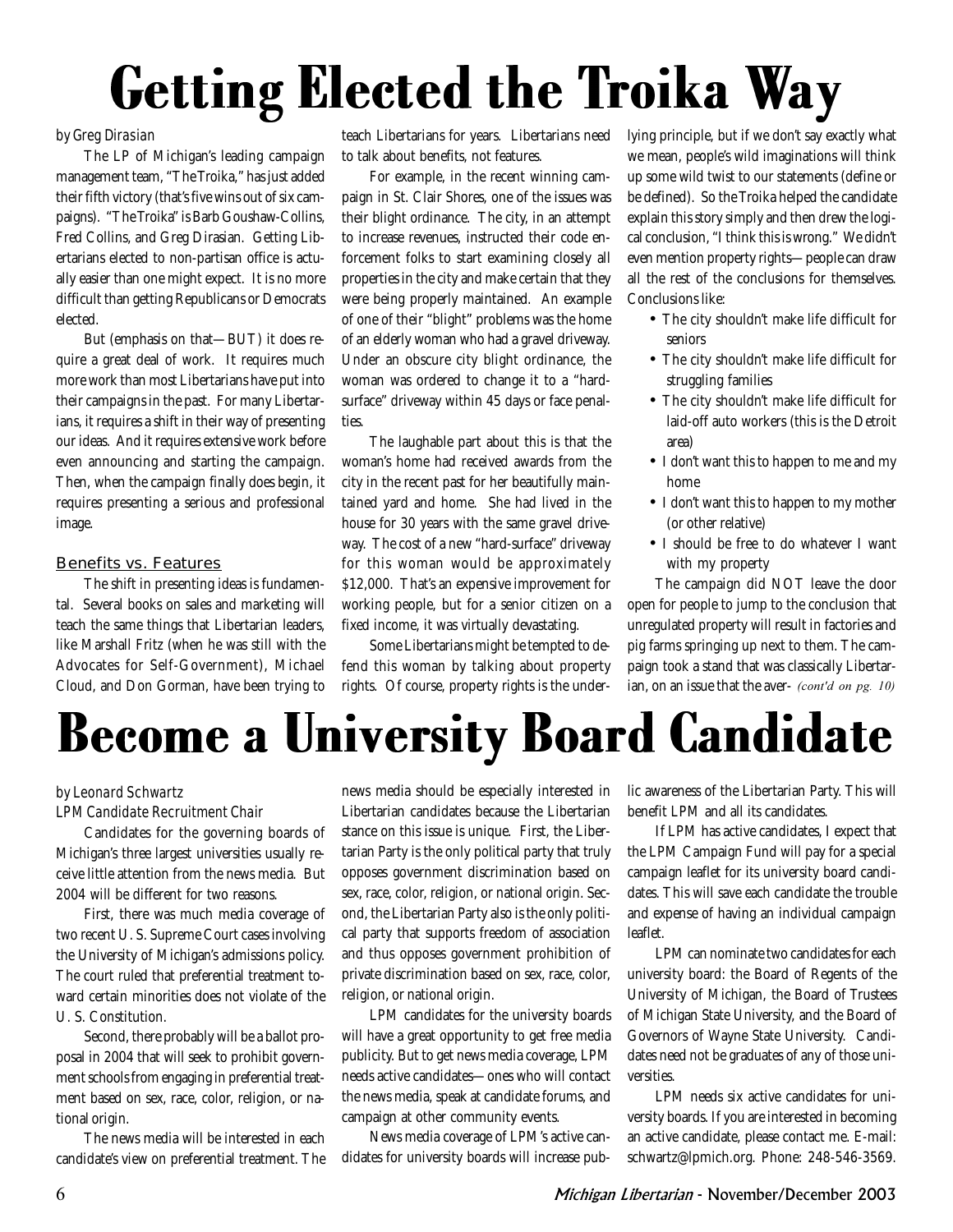## Election Results

#### Owosso City Council

| Top three Elected to 4-year terms 4th elected to a 2-year term |
|----------------------------------------------------------------|
|                                                                |
|                                                                |
| Mark Owen $(LPM Member)$ (I) 691                               |
|                                                                |
| Samantha Lieberman-Stechschulte 572                            |
|                                                                |
|                                                                |
|                                                                |
|                                                                |

#### South Haven City Council

Bill Bradley (LPM Member) re-elected in unopposed race.

#### Grosse Pointe City Council

| Top 3 Elected                 |  |
|-------------------------------|--|
|                               |  |
| John Stempfle (LPM Member)859 |  |
|                               |  |
| Stephen L. Sholty $(I)$ 493   |  |
| Larry A. Dowers (I) 430       |  |
|                               |  |

#### Ann Arbor City Council Ward 3

| Leigh Greden (DEM) 2667 |  |
|-------------------------|--|
|                         |  |
|                         |  |

#### Ann Arbor City Council Ward 4

| Marcia Higgins (REP). 1885    |  |
|-------------------------------|--|
| Scott S. Trudeau $(GRN)$ 1082 |  |
|                               |  |
|                               |  |

#### Ann Arbor City Council Ward 5

| Wendy A. Woods (DEM). 3928    |  |
|-------------------------------|--|
| Adrianna Bounarroti (GRN) 752 |  |
|                               |  |

### Editor's Note

 I would like to extend my gratitude to Greg Dirasian for his help in editing my last issue of the Michigan Libertarian. My family experienced a tragic death as I was working on it and Greg stepped up to the plate and took over for me during our time of grief. Mr. Dirasian's Producer of Liberty Award this year was indeed well deserved.

#### *Greg Stempfle*



### 800 GO QUICK (800) 467-8425

Saul Anuzis Chairman

**Bruce Yuille** President

### www.800goquick.com

#### Have vou ever wondered what it would be like to "Own Your Life?"

#### This is a big part of what we think it means-

When you subtract out sleeping time, commuting time, working time and the things you have to do each & every day, most people don't have more than 1 to 2 hours a day to do what they would like to do; and then, do they have the money to do it?

We have discovered a way a person can learn how to "Own their Life" by building a home-based business; and we have a system for doing it that is so simple anyone can do it. It doesn't require selling, and the best part is, it won't take much of your time.

If interested, send  $$15$  (plus  $$3.85$  S & H) check or FRN to:

#### Capital Business Consultants 913 W. Holmes Rd., #240F Lansing, MI 48910

You'll receive via priority mail an information package which includes Don Failla's book, "The 45 Second Presentation That Will Change Your Life," and our personal satisfaction guarantee.

Dave Nagy Wi (Detroit

#### **Will White** (Mid Michigan) (N&W Michigan)

te Jon Addiss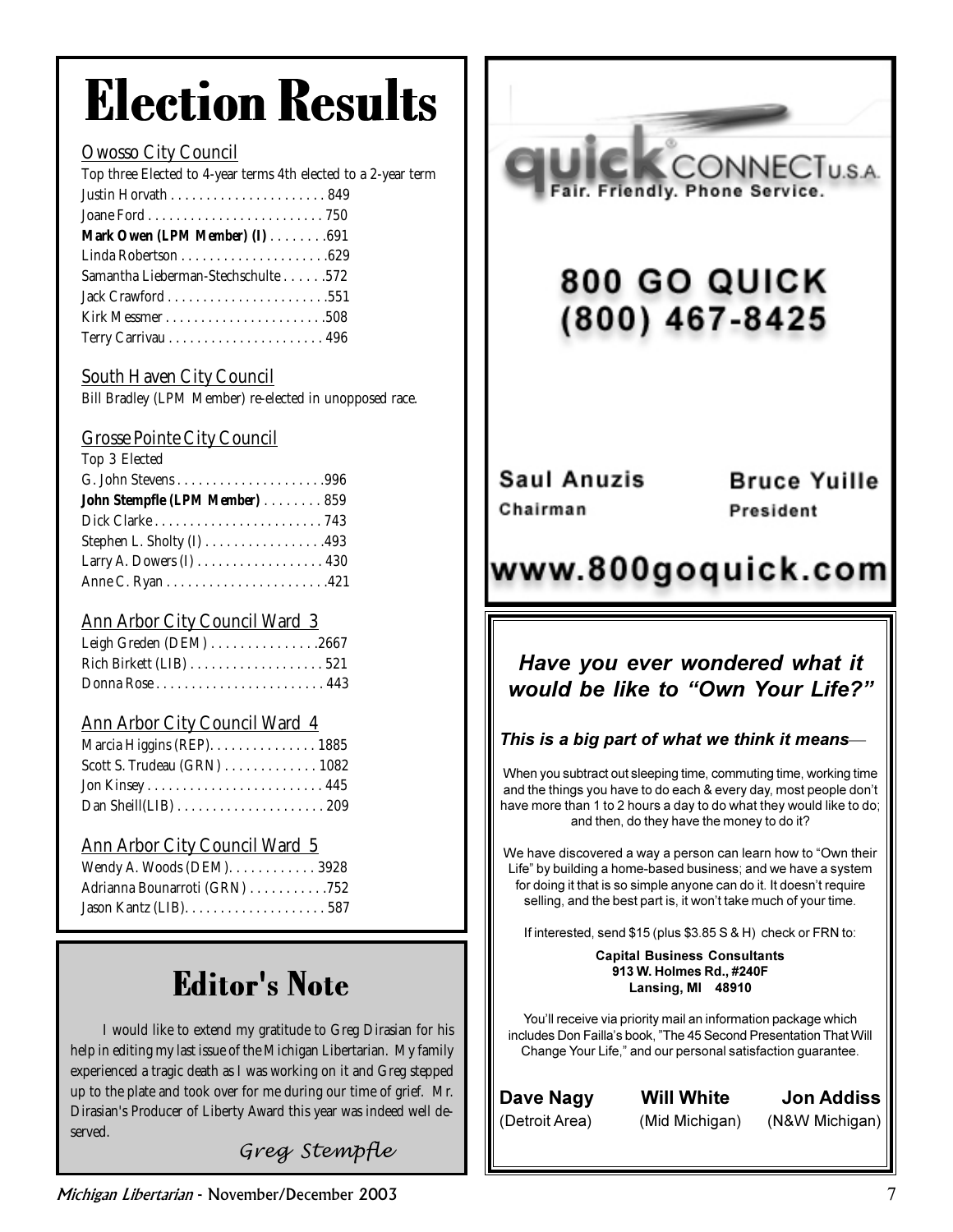## LEC Meeting Minutes

These minutes have not yet been approved by the Committee. It is possible that there will be additions or corrections at the next *Committee meeting. If so, they will be published here* 

#### August 10, 2003

Chair called meeting to order at 2pm. Vice Chair Paul HItch absent, all other members present.

Chairman reported on his recent activities, and commended former Treasurer Keith Wesselman for his service.

Secretary submitted minutes of previous meeting approved on voice vote.

Treasurer's report submitted approved on voice vote.

Vice Chair being absent the affiliates self reported. Lansing and TriCities sponsored Operation Politically Homeless at their respective county fairs.

Wayne Co. will be holding information booth at Gibraltar Trade Center.

Macomb had no news, and Oakland was working on the Andy LeCureaux campaign.

Director Donahue reported on State Office operations. Lease will expire on 11/30/03, Dave Collver will assist again with negotiations. Possible purchase of an office building, incorporation issues, and the sign were discussed.

Director Sherman reported on the first meeting of the Issues Committee.

Newsletter Editor Greg Stemple issued a reminder of the Sept 13 deadline and submitted a report: Operation Balance of Power, listing 17 key districts for possible libertarian candidacies.

Director Donahue reported on the Stuart Ruley Estate.

Chairman reported National is two months behind on dues payments.

LibertyFest announcement, again in November, location undetermined

Director Miller reported on the Connally Initiative regarding affirmative action.

 Next years State Convention was discussed, a May convention to elect state officers and national convention delegates, as well as an August candidates nominating convention maybe necessary. Each event could be held on a single day.

 Motion to Purchase new election district maps. Bloom/Donahue/ agreed.

 Jerry Bloom elected new Treasurer by acclamation.

 Upon the nomination of the Chairman the LEC elected Rose Marie {Rae} Jozwiak as new Director at Large.

 Meeting was adjourned. *Respectfully submitted, Ray Warner, Secretary*

#### October 5, 2003

Meeting was called to order at 1:00 by Chair Bill Gelineau at Headquarters.

Present were: Committee: Bill Gelineau, Paul Hitch, Jerry Bloom, Mike Donahue, Rae Jozwiak, Jim Miller, Leonard Schwartz, and later, Ray Warner, plus guests.

Chair Gelineau appointed Keith Edwards as Acting Secretary (non-voting).

The agenda was approved 8-0.



Chair Gelineau reported on the status of the Headquarters. The lease ends Nov. 30. We have an opportunity to sub-let space from the ACLU in Lansing for \$125 per month. We should not renew the lease at the Hazel Park location. Oakland County LP would not subsidize the present HQ

after expiration, but is considering buying a building with possible sub-lease to the LPM. Le Senorita would host any LEC meetings for \$35. Discussion will follow.

Vice Chair report by Paul Hitch was a report on the rally for civil rights in Lapeer with a turnout of 500. Two persons have declined to revive the Traverse Bay affiliate. There is a new student group at Oakland U. He introduced Lindsay Stover from that group.

Minutes of last meeting given by Jerry Bloom in absence of Ray Warner. Move to approve without a reading by Mike Donahue. Passed 8-0

Treasurer's report was given by Jerry Bloom. Ben Bachrach has accepted the position of Assistant Treasurer. Jerry reported that there was some confusion between the records of tha last

two treasurers and that there are some minor errors as a result. He hopes to resolve this by the next meeting. It appears that National is only one month behind in UMP payments at most. Donahue suggested the need for a year-end audit by a disinterested person. Motion to add Bachrach and Gelineau as signers on the account by Schwartz and Donahue respectively. Seconded by Hitch and passed 8-0

Motion by Donahue and Miller regarding the change in headquarters was debated and withdrawn. Donahue prefers an independent location to avoid connection with the ACLU. Will White said that there was an alternative location at Jon Addiss' office. He would help man the Lansing office. Discussion followed on the Oakland proposal. The purchase would be by an LLC composed of Oakland members.

Motion by Donahue and Bloom to form a state office committee to pursue a Lansing location for six-month lease with six-month option to renew passed 9-0. Motion by Schwartz and Hitch to negotiate a month-to-month extension of the current lease at no more than the current rent passed 8-1. Motion by Bloom and Schwartz to go on record that we also want an office in SE Michigan passed 9-0.

Farm Team report was given by James Hudler. He proposed that he be the temporary OFT Field Director, as an unpaid volunteer with the authority to hire one or more interns to train as future FD, interns to be paid out of the Farm Team Fund. Motion by Schwartz and Bloom to authorize this. Passed 9-0.

Will White gave the report on the Liberty Fest banquet on Nov. 8. Deadline for nominations is Oct.20.

Newsletter report was given by Greg Stempfle. He is resigning at year-end. Next deadline is Nov. 15. We need an editor. He will help train. We are using Adobe Pagemaker.

There are no developments on the Stuart Ruley Estate.

Candidate Committee: current non-partisan candidates are Andy LeCureaux in Hazel Park, Mark Owen in Owosso, Erin Stahl in St. Clair Shores, and John Stempfle in Grosse Pointe.

Operation Balance of Power was discussed, it is the intent to run candidates for the State Rep seats won by 10% or less last election and non-incumbent races. The final wording on the Connerly Proposal for Michigan has not been completed as yet.

National dues increase vote failed. We will need appointees to the National Platform and Bylaws committees. There *(cont'd on next pg.)*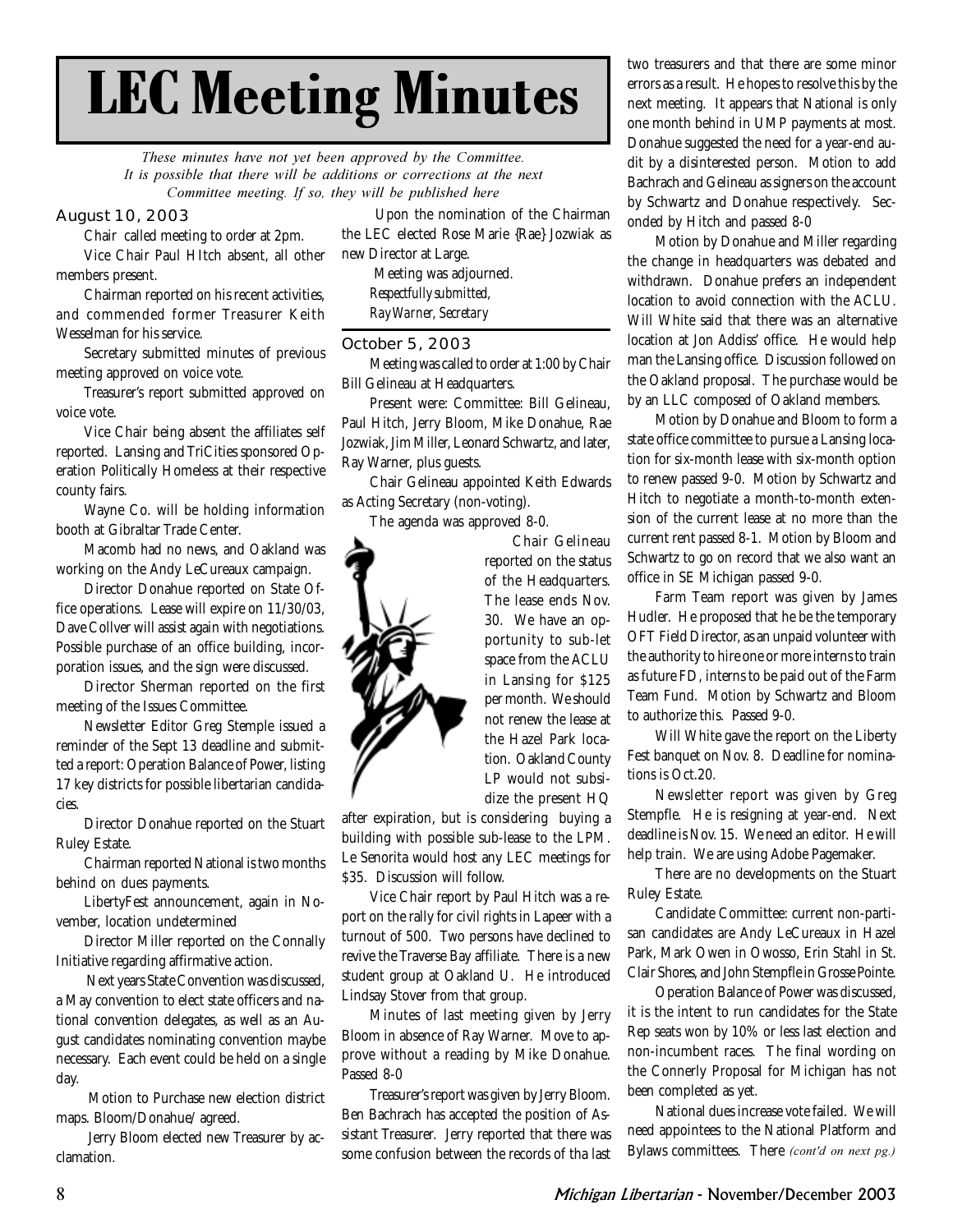## Tales From The Front

#### How One Elected Libertarian Can Make a Difference

#### by Fred Collins

It has been said that "All Politics is Local," and truer words were never spoken! It is the local units of government that provide the services that people truly need, and are happy to pay the tab for. Police and fire protection. Sewer systems that remove the waste when you flush. Court systems for resolving disputes. Protection of private property at it's most basic level.

 There are also many things that local governments do that are not the proper function of government. As Libertarian elected officials, it is our task to try and eliminate or reduce these items. Sometimes, we must be content to simply make the burden less onerous. On certain rare occasions we are able to prove that eliminating a regulation or stopping a bad one from passing will not create the disasters that are predicted by those in government who feel the need to control every aspect of our daily lives. As I enter my 6th year on the Berkley City Council, I am pleased to report that persuading other council members to agree to a less intrusive policy is becoming easier. In fact, just a couple weeks ago several of my fellow council members adopted, as their own idea, a position that I had previously proposed - and I didn't need to say a word!

#### Signs, Signs, Everywhere Signs

As a small urban community with a centralized downtown, Berkley has had a long standing prohibition on "Sidewalk sandwich board signs" that contain anything other than the name of the business and the hours of operation. This silly restriction has been pretty much ignored by the business owners, but some busy-body with nothing better to do complained, prompting the city to start enforcing the prohibition. (You would be amazed at how many ridiculous laws and ordinances are prompted by this type of citizen) A business owner came to me complaining about the city's sudden harassment, and I agreed to do what I could to fix it.

 But being on the city council does not, unfortunately, give me the unlimited power to right wrongs and make sweeping changes. So I began the process of change by bringing the issue up during a council work session. My job: to "sell" the other council members on the idea that A) The current regulation needed to be changed, B) that such a change would benefit the businesses that we are trying to attract and retain. C) That the majority of the citizenry would agree with the changes D) That no children would be harmed by changing the ordinance and E) That life as we know it in Berkley would not come to an end if the change was made.

 This accomplished, the council instructed the administration to send the ordinance to the planning commission for revision. Secure in the knowledge that the process would take months, I asked the council to instruct code enforcement to cease enforcing the current ordinance until the review/revision was complete. This reasonable request was granted.

 The recommendation that came back from planning (over the objections of LP and Planning commission member Darrell Johnson) allowed the businesses to add additional text and logo, but was still ridiculously restrictive and complex and required that businesses get approval from the building department for any changes to the wording on the signs, due to concerns that some wording might be offensive to the community.

 I objected, of course, stating that NO Business would be silly enough to put offensive wording outside their business (and as my bride reminded me later, the current ordinance did not prevent a business from a sign that said "we're f—ing open from 8 to 4," if they were of that mindset) Further, I declared that it was wrong to put the building department in charge of deciding what was - or was not, offensive. Still, giving up control is a difficult thing to request of those who feel they are charged with the responsibility of protecting the masses from themselves, and the new ordinance was tentatively approved over my objections. (This was the first reading - two are required for passage, to allow for public comment.) So, I requested that the local business groups be notified and given the opportunity to respond, prior to the second and final- reading and vote.

 Unlike some of our other cities, Berkley council meetings are fairly quiet, with few citizens coming out to take advantage of public comment. Indeed, when I walk into council chambers and find the room is full, I wonder what we have done wrong this time.

 But, as I anticipated, the next meeting was filled with business owners complaining that the new ordinance was still too restrictive. Owner after owner came to the microphone to explain that it was absurd to have to go to the building department when they wanted to change the text on their signs, as well as the other restrictions.

 This is where it gets really fun to be the lone Libertarian on an elected body. At this meeting, virtually every point I had presented previously was parroted by other members of the council. I didn't have to say a word, just sat back and watched them agree with me, all the while thinking it was their own opinion. As a result, the ordinance was sent back to the administration and the planning commission for further loosening of the restrictions. I suspect that the other members of the planning commission will start listening to, and quoting, Darrell the same way.

 Sometimes, gridlock is good. While we dither back and forth, NO ordinance at all is being enforced. And nobody has died falling over a sandwich board. No one has had their morals corrupted by offensive signage. No child has been harmed in the process, and Berkley life as we know it continues without interruption. Most importantly, our businesses are promoting their products free from harassment from code enforcement.

 And as long as that's happening, I am doing my job.

 And the old wisdom once again holds true: There are two things you never want to watch being made - sausages and laws.



*(cont'd from prev. page)* are complaints about the repetition of National fundraising letters.

There was discussion on the LPM insurance policy written through Chris Miller Agency in Berkley. Coverage is on the LPM, not the affiliates. Hitch said that if an affiliate needs a certificate of insurance on an event, the affiliate should advise the agent who will confirm coverage with the event organization. This will be confirmed or denied at the next meeting.

Sherman mentioned the Intermediate School District hearings and suggested we attend.

Dave Raaflaub announced that the Tax Fee Credit petition is being finalized.

Meeting adjourned at 4:20 P.M. *Respectfully submitted Keith Edwards, Acting Secretary*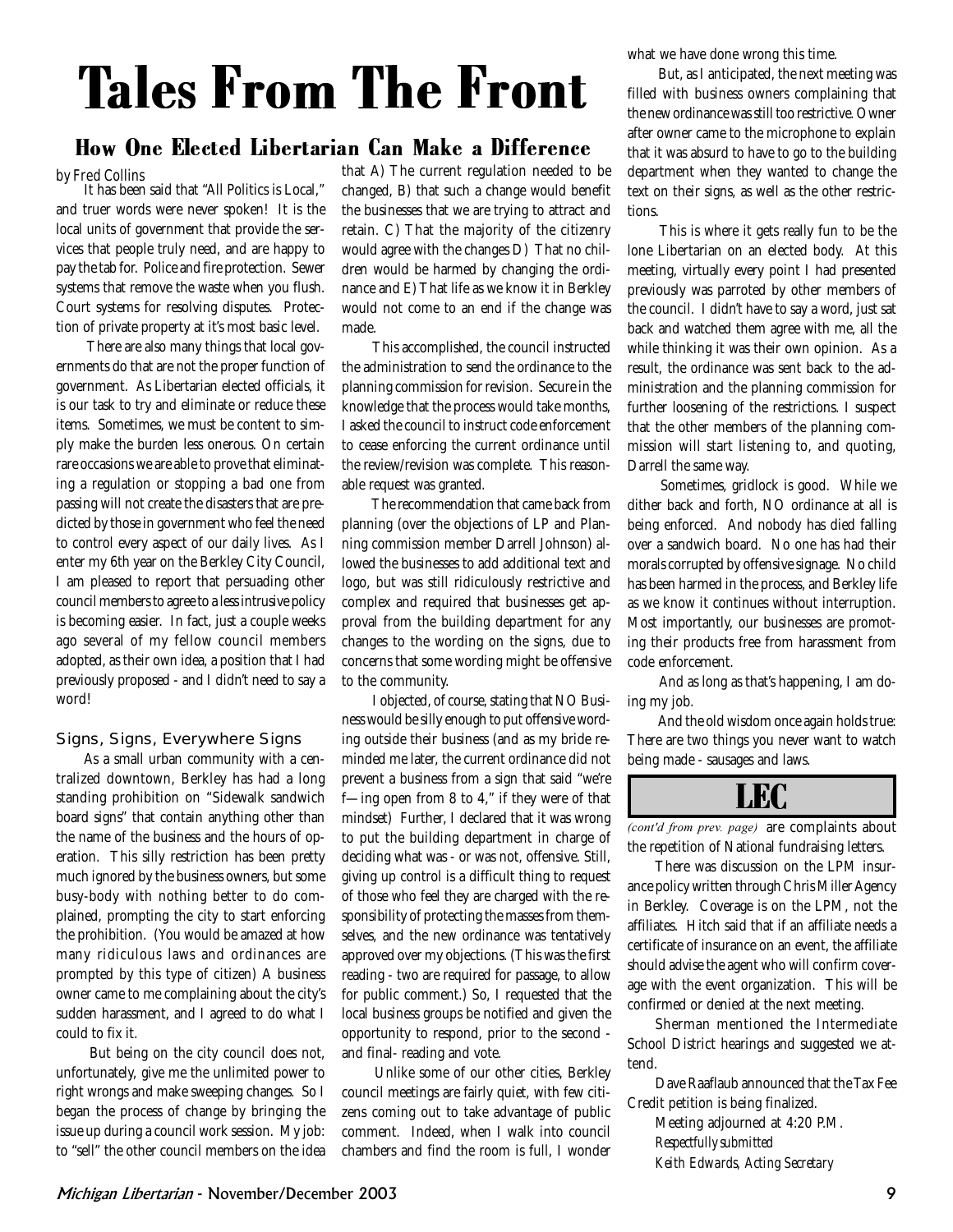# Getting Elected

*(cont'd from pg. 6)* age voter on the street could agree was wrong. The key difference was in the way that it was presented—in concrete rather than philosophical terms.

Libertarianism and freedom are populist concepts. Democrats and Republicans have spun their arguments to talk us out of our rights. It is now time for us to start some **unspinning** when talking about freedom.

And while Libertarians and the average voter can agree that some things are wrong, they can also agree that some things are right. Candidates should avoid the negative and try to be positive. For example, everybody wants less spending, nobody wants less service. Once again, in St. Clair Shores, the candidate went on to talk about cutting spending. How? By employing some quality control concepts espoused by Demming (the guru of quality) and empower city employees to identify and eliminate waste. This was a popular idea with the employees, it was a popular idea with the voters, and it demonstrated knowledge and experience with quality control concepts. It was also an idea that virtually everyone could relate to, because most working people DO know where their employers are wasting money, and could easily believe that the city workers would too. Further, it was attractive because it did not require the voters to "give up" anything to accomplish the goal of reduced spending.

Let's face facts. A Libertarian is not going to get elected and abolish the city budget. But cutting spending is moving us in the direction we want to go. We can eventually cut more by being in office and, as employees leave through normal attrition, suggesting that we trying running the city without a replacement and see if that affects services. For the most part, residents won't even notice.

This assumes, of course, that one agrees with the idea that making small movement in the direction of a more Libertarian society is preferable to those who prefer to "wait until we can have it all." Those who subscribe to the "wait" side of this debate should continue to do so.

#### Two-Years Before

But getting people elected requires more than good ideas. Face it, if all it took were good ideas, we would have been in office long ago.

Prospective candidates must do at least two years of groundwork before they get elected. There are some special circumstances where a candidate can get away with less, but in the average case, it requires a minimum of two years. If we look at the progression of elected Libertarians in Michigan, we can see what they have done and perhaps emulate some of their success.

**Fred Collins** did not serve on any boards or commissions in his district, but he grew up in a neighboring city where his parents still live. He resided and worked in Berkley for 14 years, and his children all went through the public school system there. He was active with the local Jaycees, Dad's club, and as a boy scout leader. He participated in community events. He volunteered on community projects. He is intelligent and likeable. He campaigned door-to-door. He came in third to win a seat in his first council election and was unopposed when reelected four years later.

**Martin Howrylak** served on the Troy Historic District Commission for years before being elected as a city councilman. He lived in Troy his entire life. He went to high school there. He went to church there. He worked there. He ran for city council twice before getting elected. If you were a Troy resident and ran into Martin at the mall, he would ask how you are and how your family was doing, and he probably even knew your dog's name. His father was active and well known in local politics. Even then, it was a hard fought campaign. Martin is intelligent and likeable. He went door-to-door in his first two campaigns and again in his third. Troy is a big city—it probably takes 3 campaigns just to meet a fraction of the voters. He came in firstplace in his first election, he was reelected this year with an even larger vote total and percentage.

**Andy LeCureaux** did not serve on any commission in Hazel Park, but another Libertarian in that community, Lloyd Sherman, had served for a couple years. Lloyd introduced Andy to everybody. Andy grew up in the city next door where his parents still live. Andy's father was active in his church and other community organizations. Andy's father was also able to rally support from people he knew in Hazel Park. Andy is intelligent and likeable. He worked hard in his campaign and went door-to-door

(which is how he met his new wife). In his first election, Andy won, coming in fourth place. After serving for two years, the community knew him better and he was reelected this year, coming in first place, and thereby becoming mayor pro-tem.

**Mark Owen** did not serve on any boards or commissions, however, prior to running for office he led the petition drive to put his city's new historic district ordinance on the ballot for repeal. He then led the campaign against it. After winning the referendum, he went on to run for city council. His is intelligent and likeable. He was elected to a two-year term. In his second campaign, he did more door-to-door work, earned a better vote total, and was reelected to a four-year term this year.

**Bill Bradley** attended council meetings in his community for years. He spoke out on issues in an intelligent, friendly, and non-threatening manner. When an unexpected vacancy arose on the council, Bill was the obvious choice for an appointment. He was reelected this year, unopposed.

**David Eisenbacher** served on the Troy Historic District Commission for two years before being elected. David is also intelligent and likeable and was able to build on the series of connections that Howrylak had already made. He ran unsuccessfully for city council in 2001, but was finally elected in 2002, coming in first place in another landslide. He also went door-to-door. During his 2001 campaign, he passed out from exhaustion and was rushed to the hospital. That's not a good thing, but all of our candidates show that level of commitment.

**Erin Stahl** did not serve on any boards or commissions, but she ran for city council unsuccessfully in 2001. Then she started attending council meetings regularly and spoke at many of them during the citizen comment periods. She was an outspoken advocate for the residents. Her family's business has been located in the city for over 20 years and they are one of the largest employers in the city. Her father was already known to many community leaders. Erin is likeable and intelligent. She also went door-to-door campaigning. She didn't make it to every precinct, but she did best in the precincts where she did the most door-to-door campaigning. She came in second place, missing first place by only 14 votes, but beating third by almost 500 votes—the top three were elected. *(cont'd on next pg.)*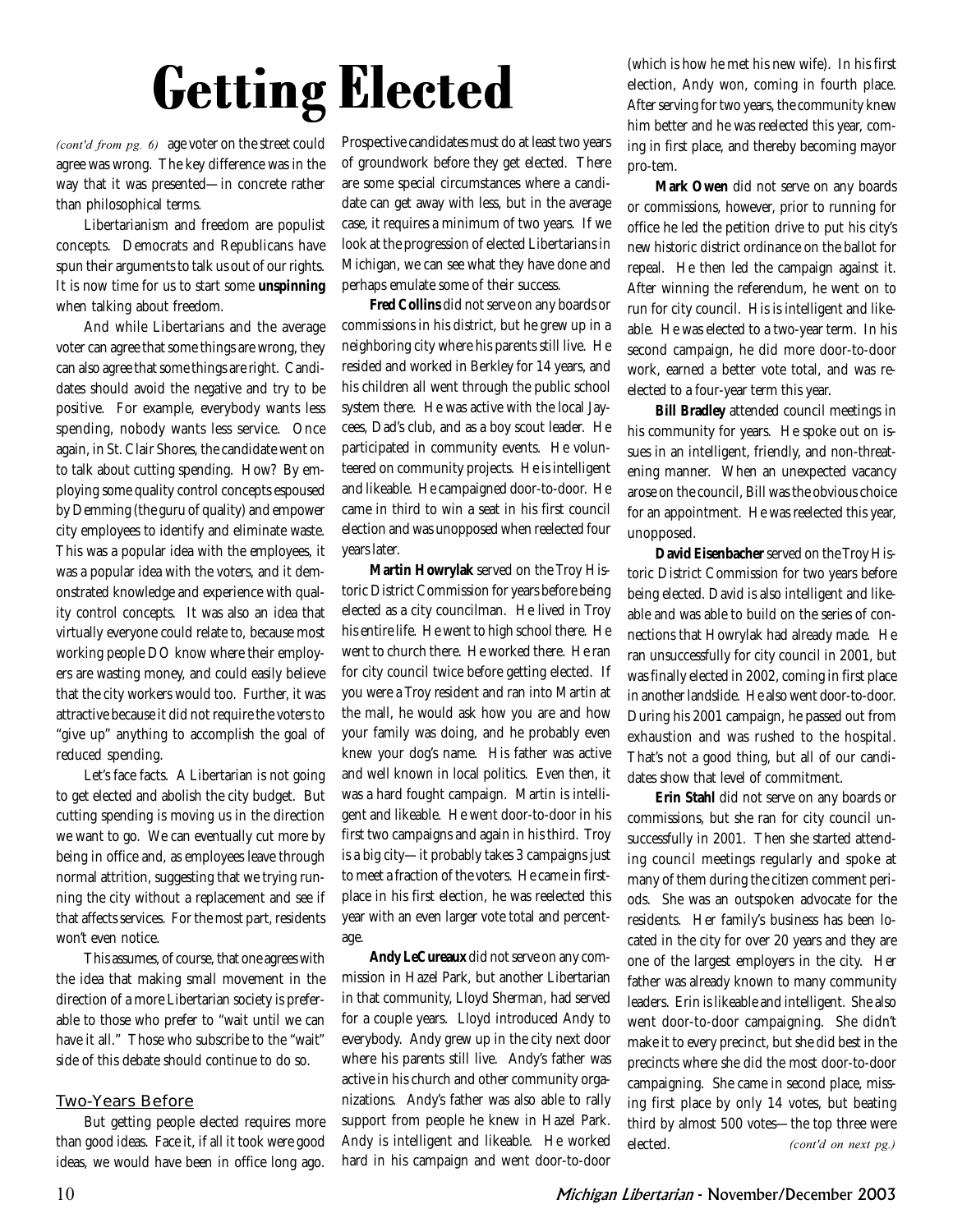#### Getting Elected

(*cont'd from prev. pg.)* 

#### A Professional Image

None of these candidates popped up out of nowhere and expected to win. They all did extensive groundwork before being elected. In many cases, their long history and their family's history in the community was an important asset to their success. It was part of their image and the community perception of who they are. Building a professional image is important.

Building that image requires not only time, but money. If you are going to run, determine how many votes you will need to win (based on previous elections) and expect to spend \$3.50 per vote. It will be more or less depending on how much work you have done before the campaign and what kind of opposition you face, but \$3.50 per vote is a good number for estimating. Of course, a large volunteer base can help to offset some of this cost—and it is important to remember that volunteers from the city in which you live are significantly more effective than non-resident volunteers from the party. All of the candidates described above had substantial local volunteers in addition to party members.

Expect to raise at least a third of your money from family and friends, a third from Libertarians (if you have built a credible reputation in the party), and a third will come out of your own pocket. It is also important that you be able to raise money from the community. If all your funding comes from "outside" you can be sure that your opposition (and the media) will try and make it an issue.

Have your campaign manager, county chair, or a friend, write articles about your activities for your Libertarian state party newsletter during the two years leading up to your campaign. Make sure your photo is included. If people don't know who you are, what you look like, or what you have been doing, don't expect them to contribute to your campaign.

You must have a campaign manager. You will be unable to view your campaign objectively. Management of the voter database is crucial—expect to have a database manager. Proper management will save you anywhere from hundreds to thousands of dollars. Improper management of your voter database could cost you the election. Either your campaign manager must be able to instruct the database manager well, or the database manger must understand what is required in a campaign. Database management is a topic all its own.

Your campaign literature needs to look professional. Spend the money to get good professional photos taken. Have your campaign literature designed by somebody who knows what he is doing and printed by a quality printer. Glossy paper looks better than standard stock. Use two colors at a minimum, full color if you can afford it.

Think about photos that you will need in your campaign literature and don't wait until the last minute to take them. In addition to a professional portrait, some of the most commonly used photos include:

- in front of city hall
- with seniors
- with children
- with other community leaders
- at community events
- at a volunteer event
- at a church event

Keep your campaign literature simple. Pick 3 to 5 issues and stick to them. Use lots of white space and a large font. People will not read long diatribes. Stick to the issues, preferably with bullet points. If you don't get their attention in the first few words, your campaign literature will be tossed.

Your campaign literature should be a logical progression. Start off with an introductory piece, add an issues piece, finish off with a "goals for" or "future of" the city piece. Expect to publish three pieces to likely voters and a special letter to absentee voters. You may need more; it depends on your particular campaign.

This is just an introduction to some of the groundwork you need to do to prepare yourself to run. The important lesson here is that if you expect to win, you start the campaign two years before you declare your candidacy. For Libertarians, this is a difficult lesson to learn. People join the Libertarian Party because their first priority is freedom, not because they want a political career. But if we are to succeed, we need to be a vital part of the community we hope to change.

### Libertarian Headquarters Project

#### by Nathan Allen

Over the last four years Libertarian pledgers have donated in excess of \$50,000 to support LPM headquarters. A group of Libertarians began discussing this issue. There must be a better way to provide a permanent home for our activities.

We were all convinced that buying was a better option than renting, but we puzzled over how to come up with the money. After discussing several alternatives, we decided that rather than asking our donors to contribute more money we would take a completely different approach.

We decided to form a Limited Liability Company (LLC) and seek investors. Each investor would purchase one or two units in the company at a price of \$2,500 to \$3,000 per unit. Our goal is to obtain commitments for 40 units at \$2,500 each to raise a total of \$100,000.

Simultaneously, we began looking for a building to purchase. The building will be in the same area, southeast Oakland County near the I-75 / I-696 junction convenient to all our members in the metro-Detroit area which accounts for 50% of the LPM's total membership. We have already identified one suitable building in Ferndale which is in our price range, but we continue to seek other options.

The unique thing about this plan is that the people who have supported the party for so long with their donations can now support the party simply by redirecting some of their investments. THIS WILL NOT BE A DONATION!

Many of our pledgers contribute \$50 per month for the office. Over the last four years, that has amounted to \$2,400. By making this change, the donors now become investors. The LLC plans to lease the office to the LPM for the cost of taxes, insurance, and a small reserve to cover repairs (such as heating/cooling, roof, etc). At their last meeting, the LEC voted to support this plan.

At this time, members have pledged to purchase 21 units if we proceed with this plan. We are continuing to seek interested parties. Anybody who would like to know more can contact me, Nathan Allen, at: Chair@LpocMi.org.